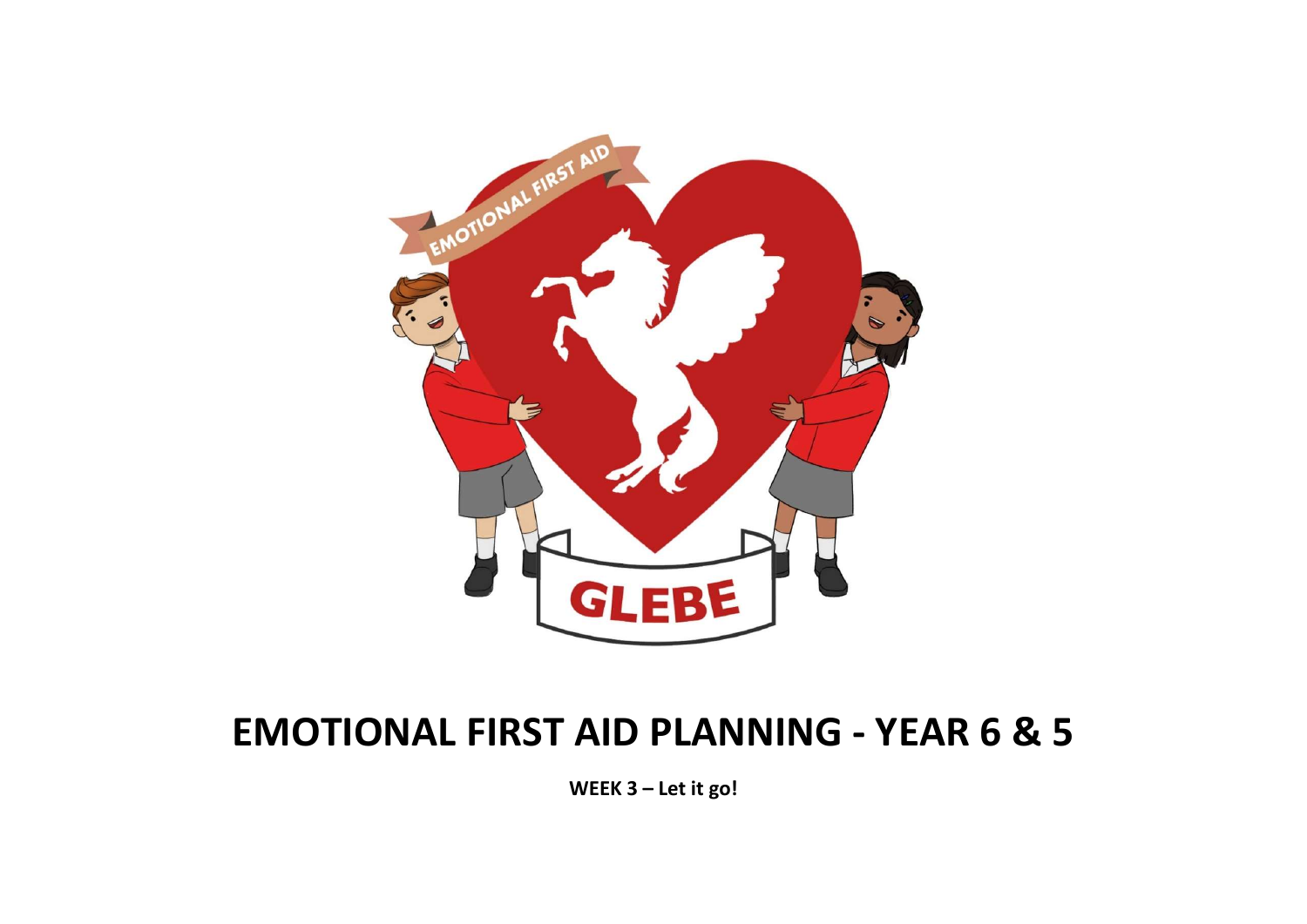## EMOTIONAL FIRST AID KIT – LESSON PLANS YEAR 6 & 5 Clare Sheldon/Rebecca McCafferty

Please use the pink heart post-it notes for the children to use if they want to ask a question, say how they are feeling or just to make a comment. These can be left on the desks for you to read.

| Week 3      | <b>ACTIVITY</b>   | Lesson plan                                  |                                                                                           |
|-------------|-------------------|----------------------------------------------|-------------------------------------------------------------------------------------------|
| $B/15$ June |                   |                                              | <b>REFERENCE</b>                                                                          |
|             | <b>Negative</b>   | <b>Negative Automatic thoughts</b>           | Emotional first aid folder - Negative Automatic thoughts                                  |
|             | thoughts          | Discuss what these are and some possible     |                                                                                           |
|             |                   | ideas for common negative thoughts and       | Challenging negative thoughts poster for discussion - emotional first aid folder          |
|             |                   | how to question them                         |                                                                                           |
|             |                   | How to cope with thought loops - this is a   | Emotional first aid folder - How to cope with thought loops                               |
|             |                   | discussion prompt and children can create    |                                                                                           |
|             |                   | their own thought loops.                     |                                                                                           |
|             |                   | Test your thoughts - complete the            | Emotional first aid folder - Test your thoughts!                                          |
|             |                   | worksheet with your own negative             |                                                                                           |
|             |                   | thoughts with some key things to             |                                                                                           |
|             |                   | remember.                                    |                                                                                           |
|             |                   |                                              |                                                                                           |
|             | Self-esteem       | Self-esteem journal to be started in school  | Emotional first aid folder - Self- esteem journal                                         |
|             |                   | but children can carry this on at home.      |                                                                                           |
|             | <b>Inspiring</b>  | Encourage children to bring in an            | Eg: Never say I can't, always say I'll try, In a world where you can be anything be kind! |
|             | <b>Quotes</b>     | inspirational quote for the day. Evaluate at |                                                                                           |
|             |                   | the end of the day how useful it was!        |                                                                                           |
|             | <b>More Self-</b> | Remember you are worthy - children           | Emotional first aid folder - self-esteem chatter box template                             |
|             | esteem!           | make a 'chatter box' and include self-       |                                                                                           |
|             |                   | esteem advice!                               |                                                                                           |
|             | <b>Mindful</b>    | X4 different ideas of breathing exercises    | Emotional first aid folder - breathing - star, square, triangle, lazy 8                   |
|             | <b>Breathing</b>  | using shapes to regulate emotions and for    |                                                                                           |
|             | <b>Activities</b> | relaxation. star, square, triangle, lazy 8   |                                                                                           |
|             | Circle of         | 'Circle of control' worksheet with teacher   | Emotional first aid folder - Circle of control                                            |
|             | control           | prompt for discussion. Get children to       | Discussion prompt and activity sheet                                                      |
|             |                   | decide what they can and can't control       |                                                                                           |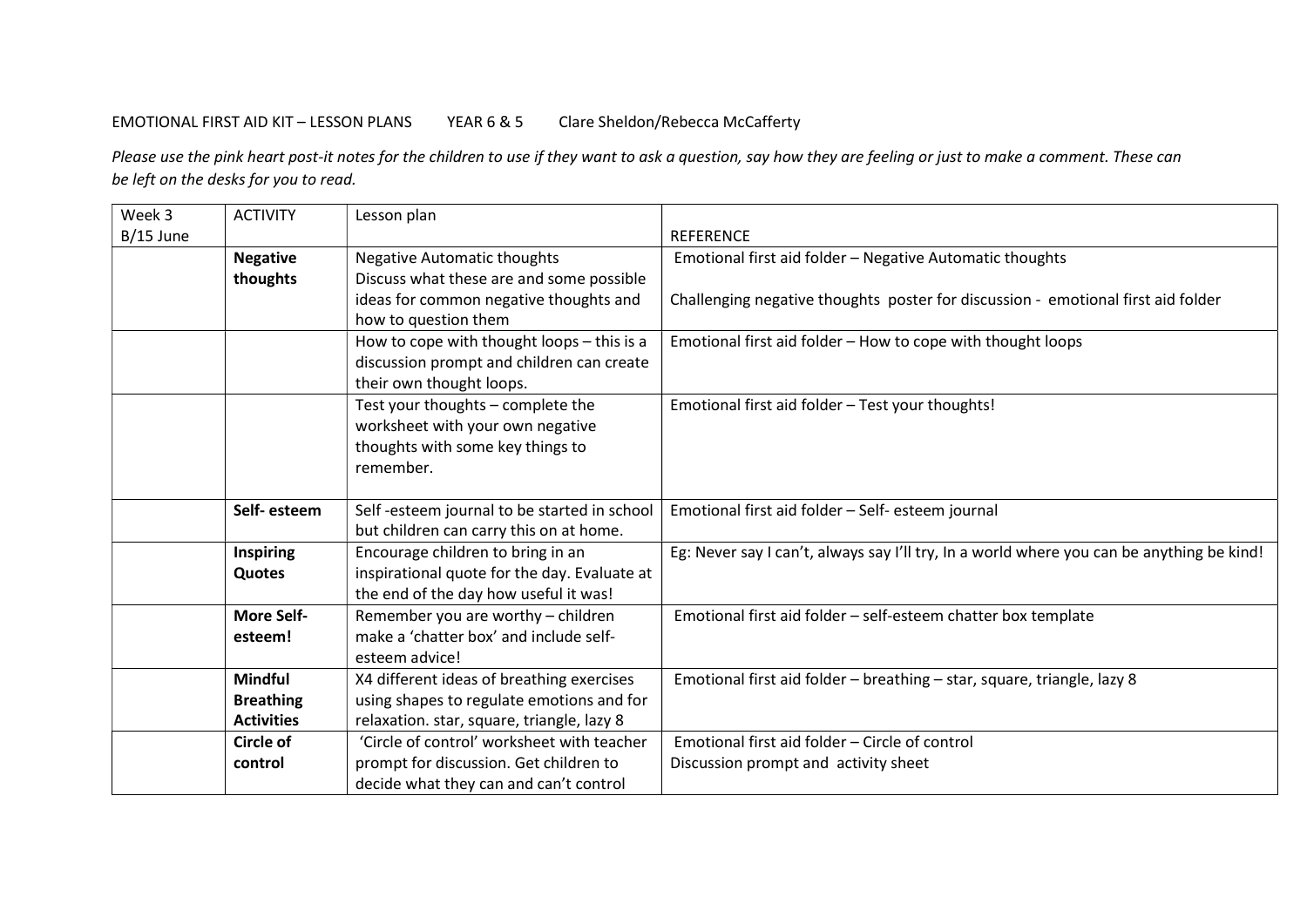|                    | and complete the worksheet or create<br>their own version.                                                                                                                                                                                                                                                                                                                                                                                                                                                                                                                                                                                                                                    |                                                                          |  |
|--------------------|-----------------------------------------------------------------------------------------------------------------------------------------------------------------------------------------------------------------------------------------------------------------------------------------------------------------------------------------------------------------------------------------------------------------------------------------------------------------------------------------------------------------------------------------------------------------------------------------------------------------------------------------------------------------------------------------------|--------------------------------------------------------------------------|--|
| <b>Help others</b> | Make a poster with an A-Z of kindness                                                                                                                                                                                                                                                                                                                                                                                                                                                                                                                                                                                                                                                         | https://www.elsa-support.co.uk/wp-content/uploads/a-to-z-of-kindness.pdf |  |
| when you can.      | activities - an example is given and there                                                                                                                                                                                                                                                                                                                                                                                                                                                                                                                                                                                                                                                    |                                                                          |  |
|                    | is a printable plain version for children to                                                                                                                                                                                                                                                                                                                                                                                                                                                                                                                                                                                                                                                  | Emotional first aid folder - a-z of kindness                             |  |
|                    | make their own.                                                                                                                                                                                                                                                                                                                                                                                                                                                                                                                                                                                                                                                                               | Possible year 6 film a 'hi from year 6' Pat a cake                       |  |
| $Pat - a - cake$   | Children can record on ipads messages or                                                                                                                                                                                                                                                                                                                                                                                                                                                                                                                                                                                                                                                      | Pat a cake - is a good example of what to teach the younger children     |  |
|                    | teaching a new skill to the younger<br>children.                                                                                                                                                                                                                                                                                                                                                                                                                                                                                                                                                                                                                                              | https://www.youtube.com/watch?v=xbVUfupbDyQ<br>1 minute clip             |  |
|                    |                                                                                                                                                                                                                                                                                                                                                                                                                                                                                                                                                                                                                                                                                               |                                                                          |  |
| Get<br>connected!  | Move together and have fun together! Create a simple collection of either dance moves or actions to a chosen song that everyone<br>can join in (socially distancing!) This could be filmed and sent to another pod!                                                                                                                                                                                                                                                                                                                                                                                                                                                                           |                                                                          |  |
| <b>Mindfulness</b> | Gratitude gift purpose-gratitude, kindness and connection<br>A way to show appreciation for someone in the child's life and that they are grateful for their presence. Get the child to think about<br>someone in their life who is very important to them - friend, sibling, neighbour, teacher. Ask the child to think of a reason as to<br>why they are grateful to have that person in their life. Ask the child to draw or write about these feelings - do this in a way that<br>would make the 'important person' laugh or smile. Explain the importance of holding someone in mind and that they can give this<br>'gratitude gift' to the person when they are able to take work home. |                                                                          |  |
| <b>Activities</b>  |                                                                                                                                                                                                                                                                                                                                                                                                                                                                                                                                                                                                                                                                                               |                                                                          |  |
|                    |                                                                                                                                                                                                                                                                                                                                                                                                                                                                                                                                                                                                                                                                                               |                                                                          |  |
|                    | Liking the music purpose- mindfulness of sounds and focus                                                                                                                                                                                                                                                                                                                                                                                                                                                                                                                                                                                                                                     |                                                                          |  |
|                    | You will need a selection of music – pick a mix of music. Play a song and ask the children to pay attention to it. Listen and give a<br>thumbs up when they notice a selection of the following (pick two or three per song):                                                                                                                                                                                                                                                                                                                                                                                                                                                                 |                                                                          |  |
|                    |                                                                                                                                                                                                                                                                                                                                                                                                                                                                                                                                                                                                                                                                                               |                                                                          |  |
|                    | Hear a specific instrument<br>$\bullet$<br>Hear drums start beating<br>$\bullet$                                                                                                                                                                                                                                                                                                                                                                                                                                                                                                                                                                                                              |                                                                          |  |
|                    | Hear drums stop beating<br>$\bullet$                                                                                                                                                                                                                                                                                                                                                                                                                                                                                                                                                                                                                                                          |                                                                          |  |
|                    | Hear the voice of a singer start or stop<br>$\bullet$                                                                                                                                                                                                                                                                                                                                                                                                                                                                                                                                                                                                                                         |                                                                          |  |
|                    | Hear a specific word<br>$\bullet$                                                                                                                                                                                                                                                                                                                                                                                                                                                                                                                                                                                                                                                             |                                                                          |  |
|                    | Notice that the music affects their feelings                                                                                                                                                                                                                                                                                                                                                                                                                                                                                                                                                                                                                                                  |                                                                          |  |
|                    | Feel uplifted by the music                                                                                                                                                                                                                                                                                                                                                                                                                                                                                                                                                                                                                                                                    |                                                                          |  |
|                    | Feel calmed by the music<br>$\bullet$                                                                                                                                                                                                                                                                                                                                                                                                                                                                                                                                                                                                                                                         |                                                                          |  |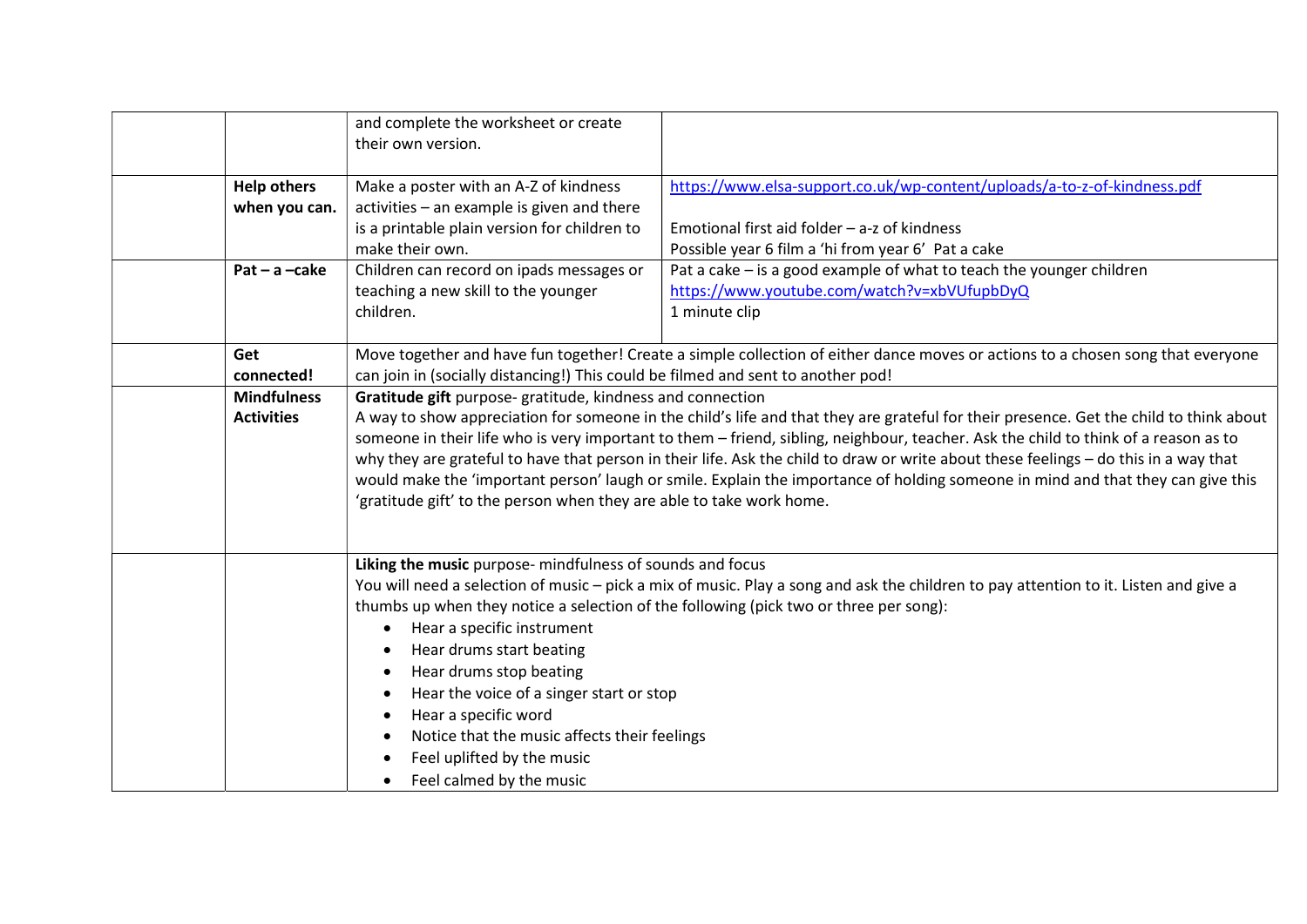|                           |                                               | When you have finished this activity ask the children if it was easy to stay focussed, were they able to bring their attention back to<br>the music if their minds wandered? Were they able to notice whatever it was you chose to have them pay attention to?                                                                                                                                                                                                                                                                                                                                                                                                                                                                                                                                                                                                                                                                                                                                                                                                                                                                                                                                                                                                                                                                                                                                                                                                                 |  |  |
|---------------------------|-----------------------------------------------|--------------------------------------------------------------------------------------------------------------------------------------------------------------------------------------------------------------------------------------------------------------------------------------------------------------------------------------------------------------------------------------------------------------------------------------------------------------------------------------------------------------------------------------------------------------------------------------------------------------------------------------------------------------------------------------------------------------------------------------------------------------------------------------------------------------------------------------------------------------------------------------------------------------------------------------------------------------------------------------------------------------------------------------------------------------------------------------------------------------------------------------------------------------------------------------------------------------------------------------------------------------------------------------------------------------------------------------------------------------------------------------------------------------------------------------------------------------------------------|--|--|
| <b>Mindful</b><br>moment! | <b>Mindful ways</b><br>to wash your<br>hands. | How does washing your hands really feel? Slow down and feel the flow of water. Watch the water flow. Feel the soap. How does<br>it feel in your hands? Feel the paper towel you dry your hands with. Take your time and enjoy it!<br>You have just learned to pay attention better!                                                                                                                                                                                                                                                                                                                                                                                                                                                                                                                                                                                                                                                                                                                                                                                                                                                                                                                                                                                                                                                                                                                                                                                            |  |  |
|                           | <b>Mindful activities</b>                     | 1. Find your breath- take three slow, mindful breaths right now. Feel each breath from start to finish. Take it slow and put all of your curiosity into<br>it. Can you feel your breath at your nose, tummy or chest? Feel your chest go up and down. Feel your chest expand and contract. Can you feel<br>your breath at the tip of your nose? How did this exercise make you feel?<br>1. Put your hands on your tummy and count every time your chest goes up and when it goes down. Like this  Tummy goes up – one. Tummy goes<br>down - two. Ans so on, all the way to ten. See how paying attention to your breath makes you feel? How do you feel afterwards? When your<br>angry or sad, take 10 mindful breaths and see if it makes a difference.<br>2. Fill an idea pageWhat are the best way for you to calm down and relax? Maybe yoga. Perhaps drawing? Write your ideas down on this<br>'coping'jar. When difficult emotions become too much to handle, remember your 'coping jar'.                                                                                                                                                                                                                                                                                                                                                                                                                                                                                |  |  |
|                           | Mindful activity end of session<br>you feel?  | 1. Think a happy memory – close your eyes and remember a time when you felt happy. Maybe someone was kind to you. Perhaps you got a smile<br>from a friend or your pet was happy to see you. Remember a wonderful moment like that. Simply close your eyes and bring it into your mind.<br>What did you see and hear? Did you laugh or smile? Who was there? Notice how you feel when you remember the memory?<br>2. Send kind thoughts - Close your eyes and bring someone you really like to mind. Imagine them smiling at you. Say to them 'May you be healthy<br>and strong' May you be Happy, May you be peaceful. Notice how your mind and heart feel when you do this. Notice how your body feels. Now<br>try a self hug and send kind thoughts to yourself and say 'May I be healthy and strong. May I be happy. May I be peaceful. How does this make<br>3. As you leave think of the things you feel positive about or are grateful for. Things like a friend who makes you happy, your family, a pet, the<br>warm sun on your face and your favourite food. Spend a minute or two thinking of the things you are thankful for. How does this make you feel?<br><b>Exploring how different emotions feel</b><br>See how it feels inside when you slowly hear these words and spend at least 10 seconds with each word: Happy. Sad, Excited, Mad, Stressed, Bored,<br>Loving, Anxious, Worried, Scared, Jealous, Quiet, Silly, Peaceful. Can you feel the difference? |  |  |
|                           | Recognise at least one strong emotion today   |                                                                                                                                                                                                                                                                                                                                                                                                                                                                                                                                                                                                                                                                                                                                                                                                                                                                                                                                                                                                                                                                                                                                                                                                                                                                                                                                                                                                                                                                                |  |  |